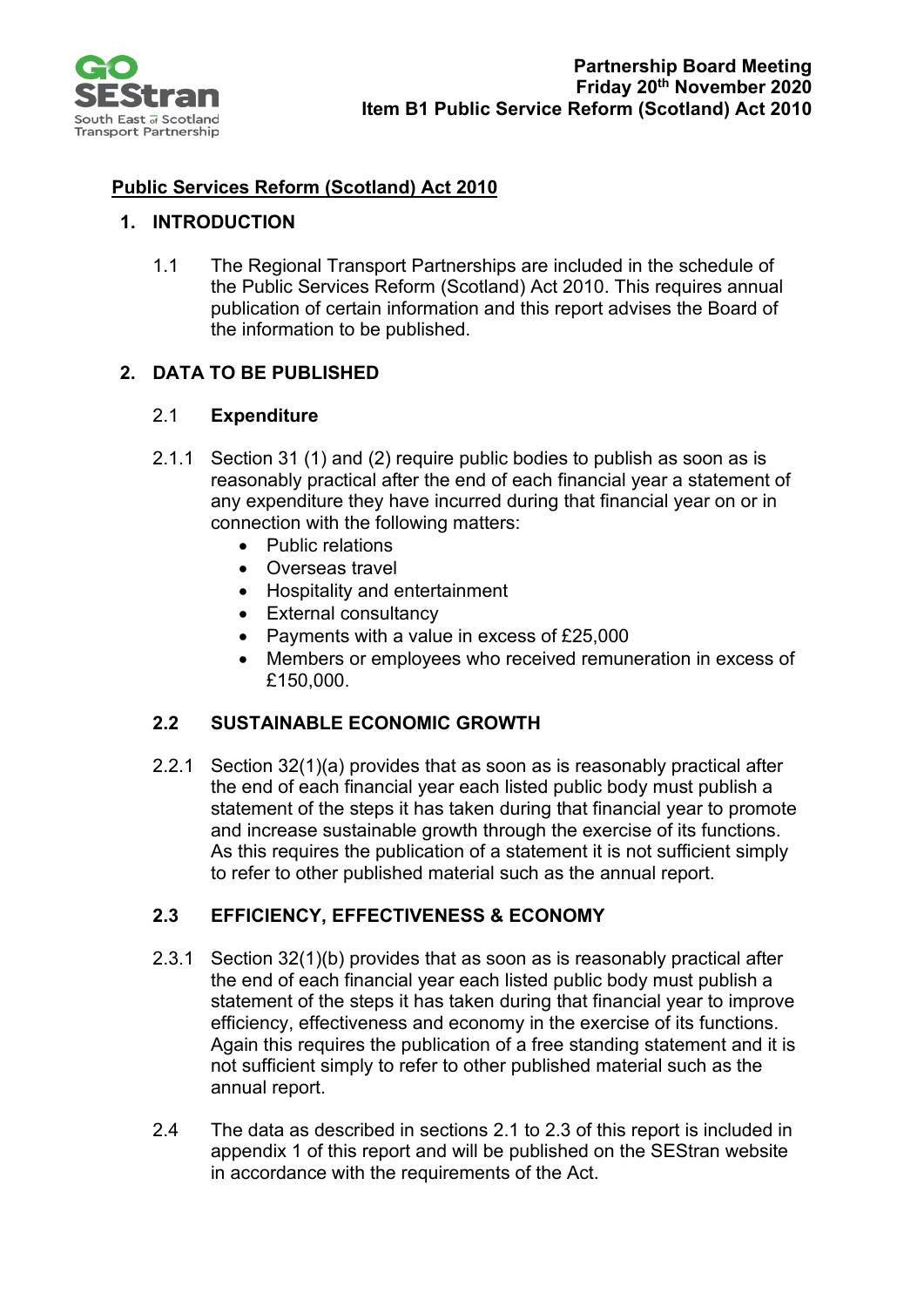## **3. RECOMMENDATION**

3.1 The Board is asked to note the content of the material for publication under the Public Services Reform (Scotland) Act 2010 and detailed in appendix 1 of this report.

Hannah Markley **Business Support Officer**  September 2020

**Appendix 1 –** Statement of Compliance with the Public Services Reform (Scotland) Act 2010

**Appendix 2 –** PSRA Invoice Details

| <b>Policy Implications</b>                | None                       |
|-------------------------------------------|----------------------------|
| <b>Financial Implications</b>             | As detailed in appendix 1. |
| Race Equalities Implications              | None                       |
| <b>Gender Equalities Implications</b>     | None                       |
| <b>Disability Equalities Implications</b> | None                       |
| <b>Climate Change Implications</b>        | None                       |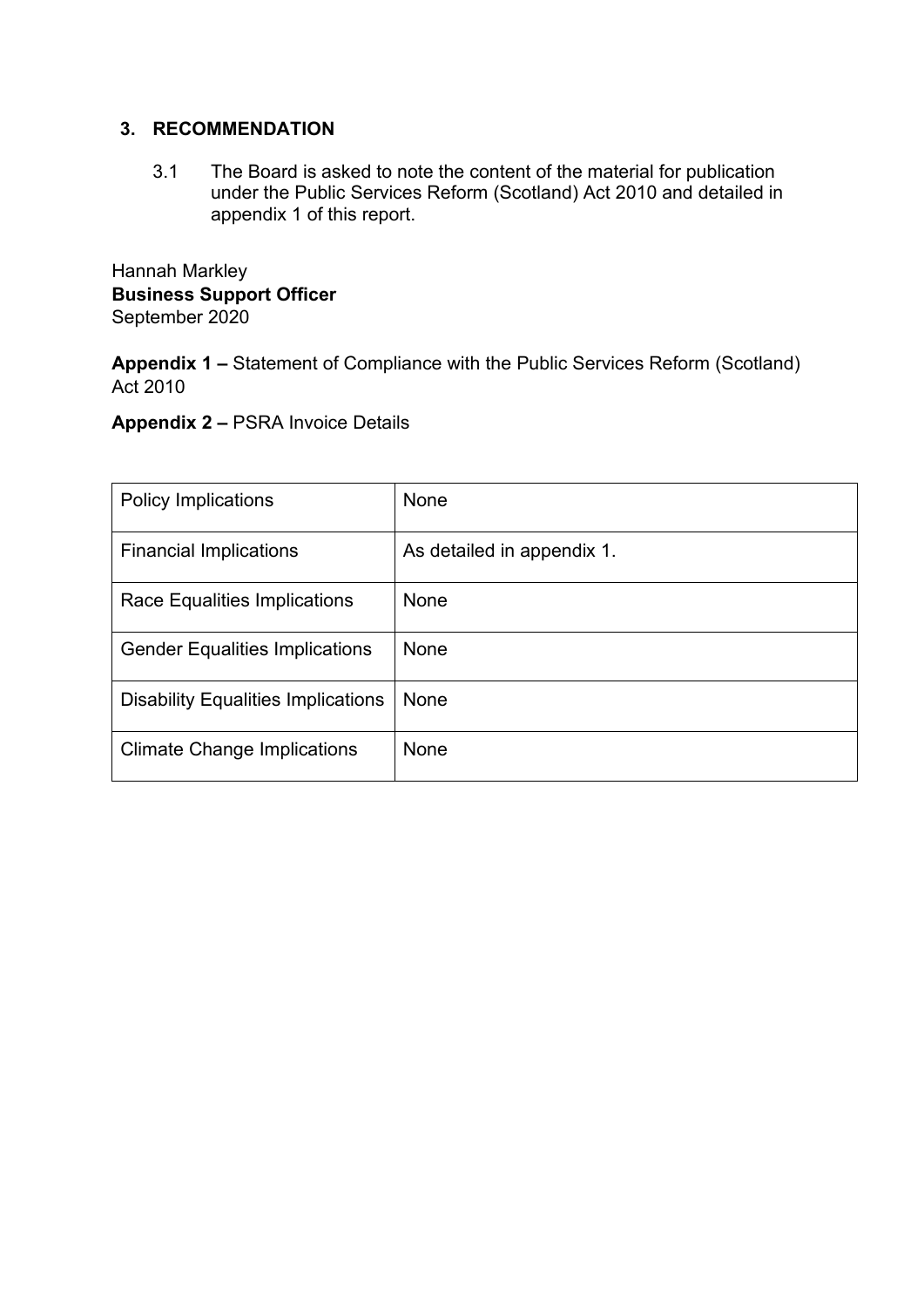

## **Appendix 1 - Statements of Compliance with the Public Services Reform (Scotland) Act 2010**

## **1. BACKGROUND**

- 1.1 Sections 31 and 32 of the Public Services Reform (Scotland) Act 2010 ("the Act") impose duties on Scottish public bodies to publish information on expenditure and certain other matters as soon as is reasonably practicable after the end of each financial year. This statement is produced by the South East of Scotland Transport Partnership (SEStran) to ensure compliance with the requirements of the Act.
- 1.2 SEStran works hard to be a transparent, responsive, best value organisation that delivers on its vision for the South East of Scotland's transport network, as outlined in its statutory Regional Transport Strategy.
- 1.3 SEStran's vision is for a regional transport system that: "*Provides all citizens of South East Scotland with a genuine choice of transport which fulfils their needs and provides travel opportunities for work and leisure on a sustainable basis."*
- 1.4 SEStran's annual report and accounts for 2019/20 set out the impact of the work and the outcomes achieved, together with associated costs. This is laid before the Partnership Board of SEStran in September 2020. The purpose of this statement is to disclose those costs which are relevant to Section 31(1) and (2) of the Act.
- 1.5 Section 31(1) of the 2010 Act requires public bodies to publish as soon as is reasonably practical after the end of each financial year a statement of any expenditure they have incurred during that financial year on or in connection with the following matters:
	- Public relations;
	- Overseas travel;
	- Hospitality & entertainment;
	- External consultancy
	- Payments in excess of £25,000.
- 1.6 Public bodies are required to publish the total amount of expenditure incurred during each financial year on or in connection with each of the categories set out above, but it is of course open to SEStran to publish a more detailed breakdown of expenditure if they so wish.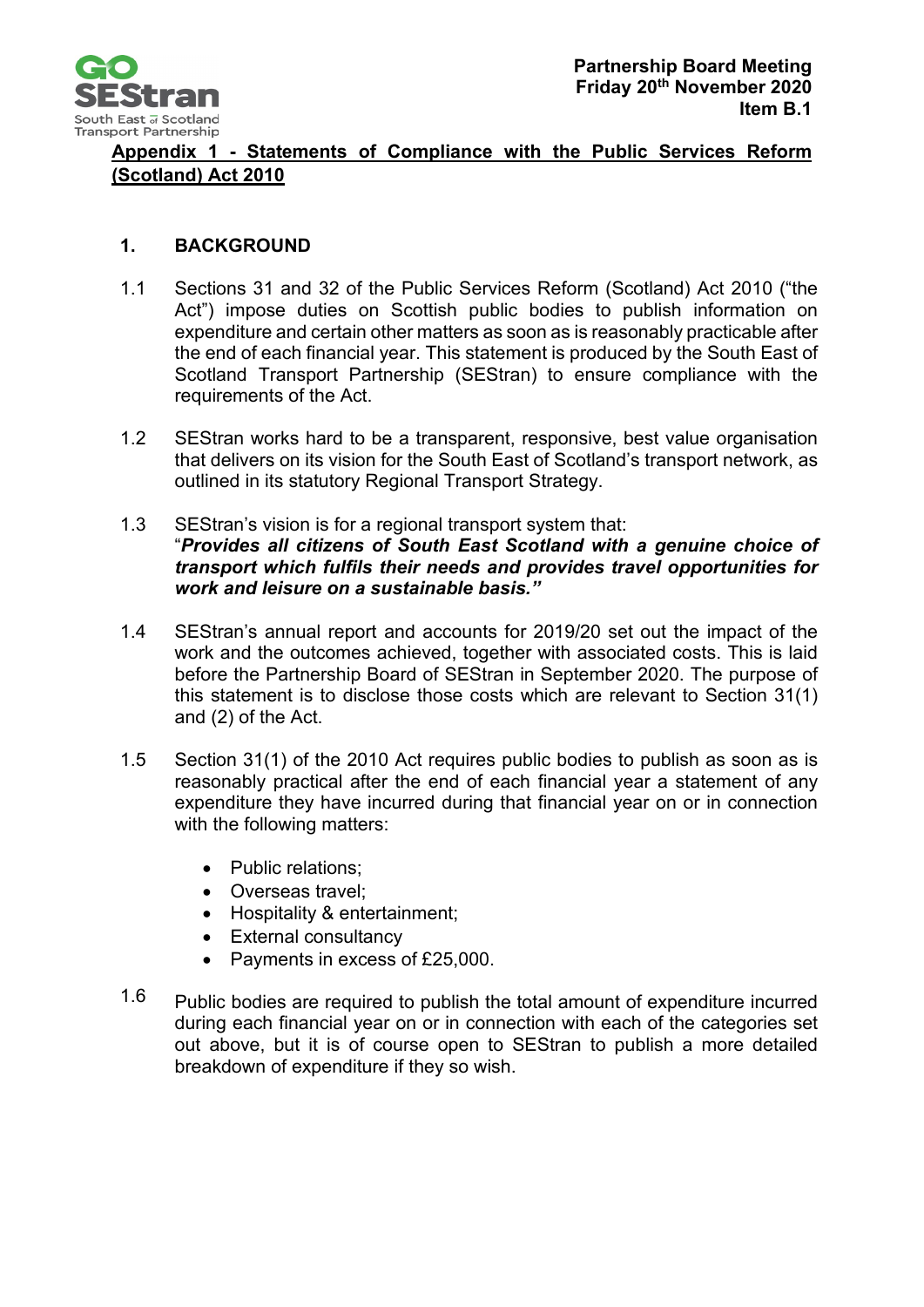## **2. PUBLIC RELATIONS**

2.1 SEStran spent £71,941 on public relations in 2019/20. This is 3.5% of the total expenditure for the year. The costs included the design and development of the Thistle Card website and the Awareness Campaign, printing and publication of documents and advertisement on Forth Radio.

## **3. OVERSEAS TRAVEL**

3.1 SEStran incurred expenditure of £3,990.33 on overseas travel in 2019/20. This is the equivalent of 0.2% of total expenditure for the year. This travel is in relation to European projects that SEStran is involved in and is therefore subsidised by the EU at percentages varying from 50% to 85%.

## **4. HOSPITALITY & ENTERTAINMENT**

4.1 SEStran incurred an expenditure of £0 on hospitality in 2019/20. No expenditure was incurred on benefits, sporting or cultural events.

## **5. EXTERNAL CONSULTANCY**

5.1 SEStran incurred expenditure of £483,247.14 on external consultancy. This is the equivalent of 23.2% of the total expenditure for the year. SEStran continued to commission AECOM as first level controllers for urban cycle networks and the active travel fund, along with WYG for RTPI assistance. SEStran have sought consultative assistance from Sentireal, Therapy Box, Damibu, Living Map and Passio for Thistle Assistance Development. Furthermore, SEStran have also sought consultative assistance from Systra, Ove Arup, Trivector, Bewegen Technologies Inc and Steer Davies & Gleave Ltd.

## **6. PAYMENTS IN EXCESS OF £25,000**

6.1 Section 31(3) of the Act places a duty on public bodies to publish the amount, date, payee and subject matter of any payment made during the financial year which has a value in excess of £25,000.

| Payee               | <b>Subject Matter</b> | <b>Gross Amount</b> |
|---------------------|-----------------------|---------------------|
| Bewegan             | Go e-Bike             | £76,039.00          |
| Technologies Inc    |                       |                     |
| Bewegan             | Go e-Bike and         | £29,094.00          |
| Technologies Inc    | Sustainable           |                     |
|                     | Travel                |                     |
|                     | Awareness             |                     |
| Trapeze             | Core                  | £56,073.00          |
| <b>East Lothian</b> | <b>Urban Cycle</b>    | £108,375.00         |
| Council             | <b>Networks</b>       |                     |

6.2 SEStran made the following payments over £25,000 (including VAT)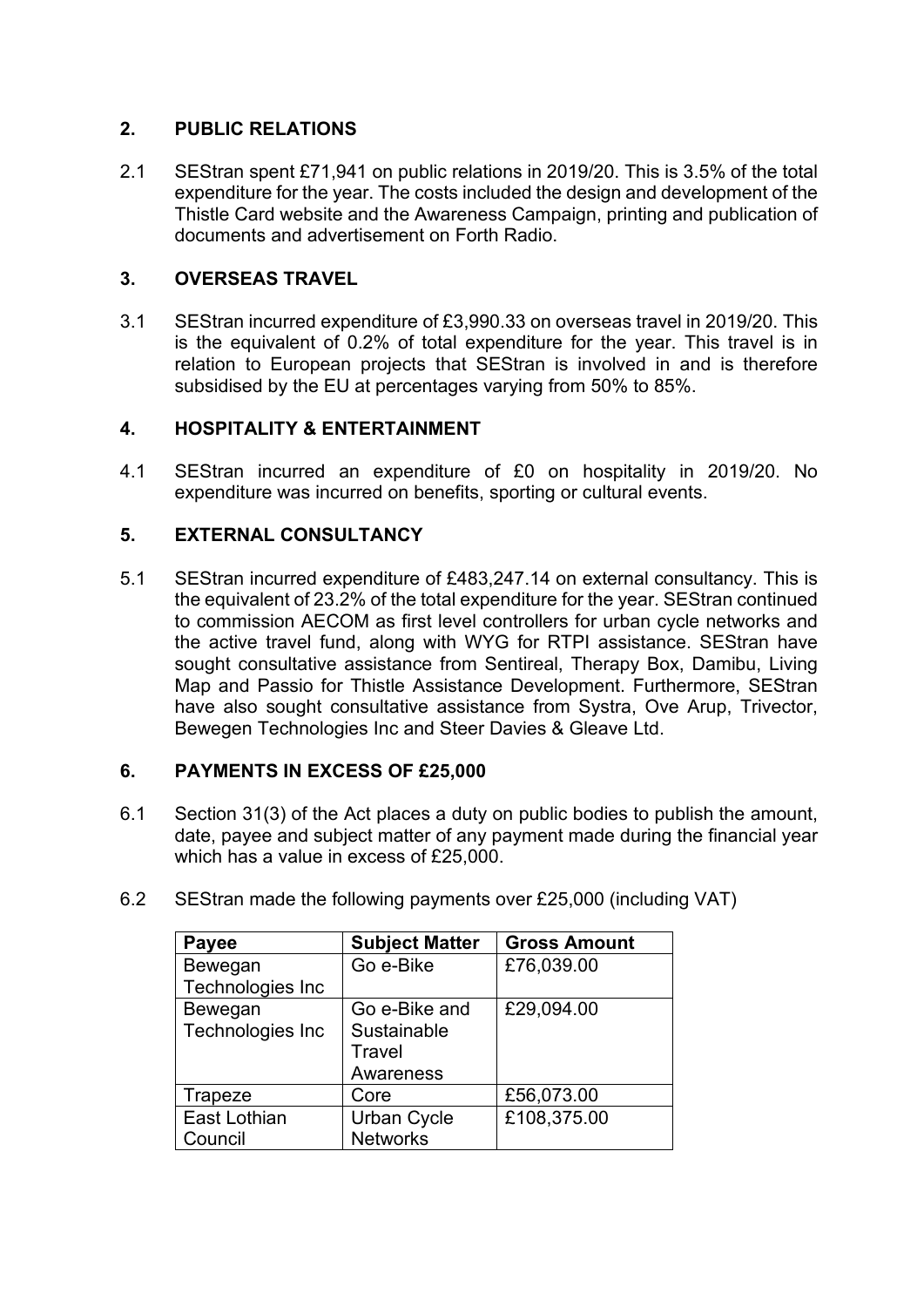| Liftshare            | R17 Sustainable | £29,105.00 |
|----------------------|-----------------|------------|
|                      | Travel          |            |
|                      | Awareness       |            |
| <b>Electric Bike</b> | Go e-Bike       | £46,709.00 |
| <b>Scotland Ltd</b>  |                 |            |
| <b>NHS Lothian</b>   | Urban Cycle     | £45,692.00 |
|                      | <b>Networks</b> |            |
| <b>Ineo Systrans</b> | $RTPI -$        | £28,203.00 |
|                      | Revenue         |            |
|                      | Contribution    |            |

- 6.2 Payments were made to Bewegen Technologies Inc in relation to the procurement on an on-street public e-Bike share system as part of the GO e-Bike programme. These payments covered a range of services, including the purchasing of bikes, infrastructure and equipment for the four bike hubs and Bikeplus project management.
- 6.3 Payment of £56,073 was made to Trapeze to upgrade the "Routewise" system to "Novus FX" for the provision of real-time data, on behalf of all SEStran's partner councils.
- 6.4 The East Lothian Council Grant of £108,375 was associated to consultancy services rendered for active travel and place making work within town centres in East Lothian.
- 6.5 Payment of £29,104.68 was made to Liftshare.com Ltd for a one year licence to deliver a trip sharing web based platform, SEStran Tripshare. This provides a trip sharing platform and facilitates trip matching across the whole of the SEStran region.
- 6.6 Payment of £46,709 was made to Electric Bike Scotland for the procurement of e-bikes for two hubs at Socialbite Village and Tweeddale as part of the GO e-Bike programme.
- 6.7 The £45,692 NHS Lothian Grant associated to consultancy services rendered in the process of work for the active travel corridor between BioQuarter and Cameron Toll.
- 6.8 The Ineo Systrans payment of £28,203 was in relation to the maintenance contract for the Real Time Passenger Information project.
- 6.9 Throughout 2019/20 SEStran paid certain consultants in excess of £25,000 over several payments. These are listed below:

| <b>Supplier</b> | <b>Subject Matter</b> | <b>Total Amount</b> | <b>Comments</b> |
|-----------------|-----------------------|---------------------|-----------------|
| Hillside Agency | Thistle<br>Assistance | £26,115.80          | TV Advert       |
|                 | Development           |                     |                 |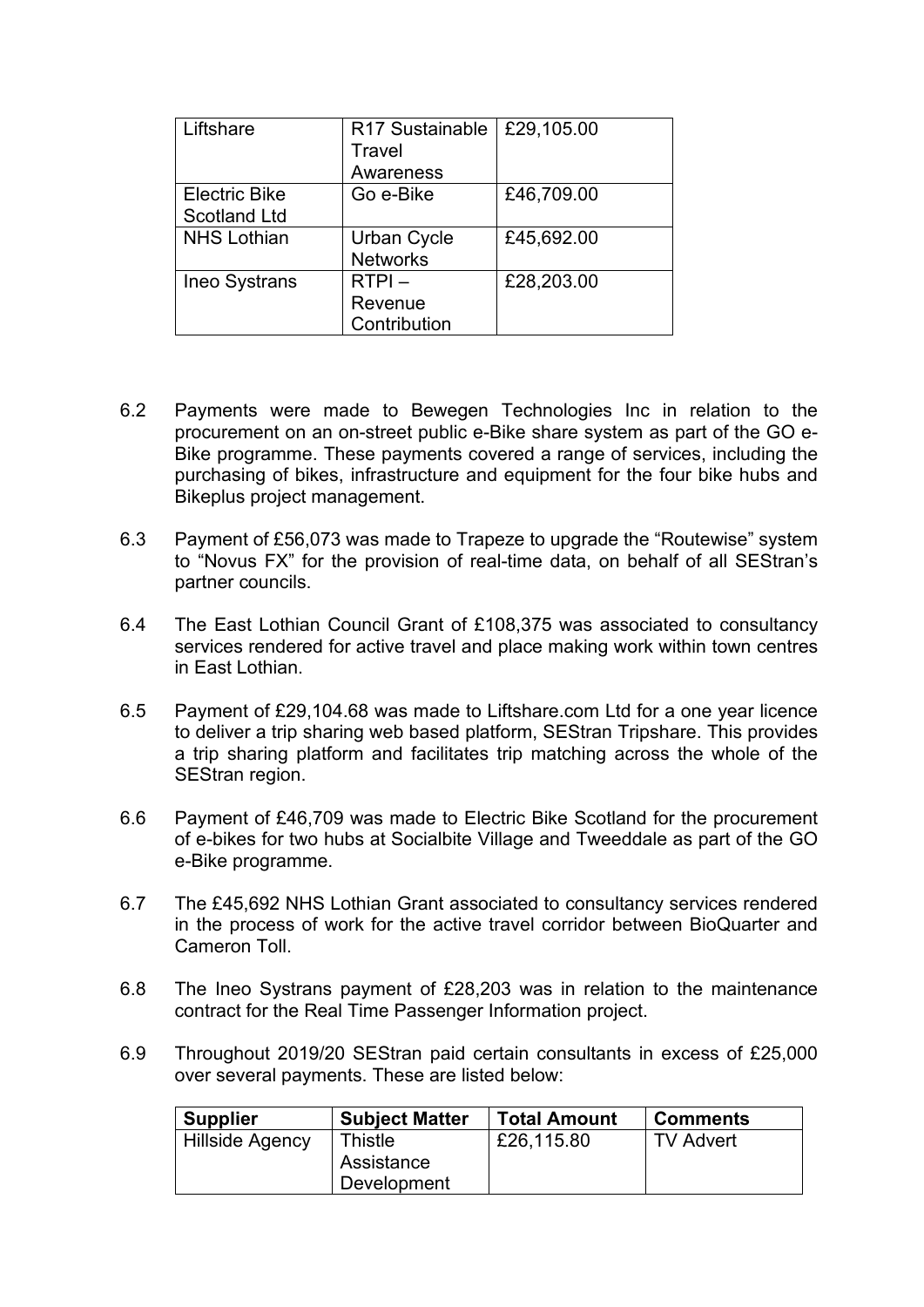| <b>AECOM</b>                  | Cycle<br>Urban<br><b>Network</b>       | £88,695.12 | Strategic<br>Cycle<br><b>Network</b>     |
|-------------------------------|----------------------------------------|------------|------------------------------------------|
| Sentireal                     | Thistle<br>Assistance<br>Development   | £30,000.00 | <b>Journey Planner</b>                   |
| <b>Therapy Box</b>            | Thistle<br>Assistance<br>Development   | £30,000.00 | <b>Healthcare</b><br>Technology          |
| Damibu                        | Thistle<br>Assistance<br>Development   | £30,000.00 | Personalised<br><b>Navigation App</b>    |
| Ove Arup                      | Urban<br>Cycle<br><b>Networks</b>      | £90,471.00 | Professional<br>Fees - Studies           |
| Systra                        | <b>Stations</b><br>Rail<br>Development | £39,019.20 | <b>Strategic Studies</b><br>- LRDF & DRT |
| Living Map                    | Thistle<br>Card<br>Development         | £30,000.00 | Journey for all<br>project               |
| Passio                        | Thistle<br>Card<br>Development         | £32,976.00 | <b>Innovate UK</b>                       |
| <b>Onestop ITS</b>            | <b>CORE</b>                            | £32,932.64 | <b>Help Desk</b>                         |
| Conference<br><b>Partners</b> | <b>EU SURFLOGH</b><br>and BLING        | £25,287.18 | Mid-term<br>Conference                   |

### **7. MEMBERS OR EMPLOYEES WHO RECEIVE REMUNERATION IN EXCESS OF £150,000**

- 7.1 Section 31(4) of the Act places a duty on public bodies to publish the number of individuals who received remuneration in excess of £150,000.
- 7.2 No employee, office holder or other individual involved with SEStran received remuneration in excess of £150,000 during 2019/20.

### **8. SUSTAINABLE ECONOMIC GROWTH**

- 8.1 Section 32(1)(a) of the Act places a duty on public bodies to publish a statement of the steps it has taken during the financial year to promote and increase sustainable growth through the exercise of its functions.
- 8.2 SEStran is a statutory body, under the Transport (Scotland) Act 2005 and is tasked with producing a Regional Transport Strategy for South East Scotland.
- 8.3 The following statement sets out the steps that SEStran has taken in 2019/20 to promote and increase sustainable economic growth in the exercise of its functions. Further information on this and our work is contained in our Audited Annual Accounts and Annual Report for 2019/20.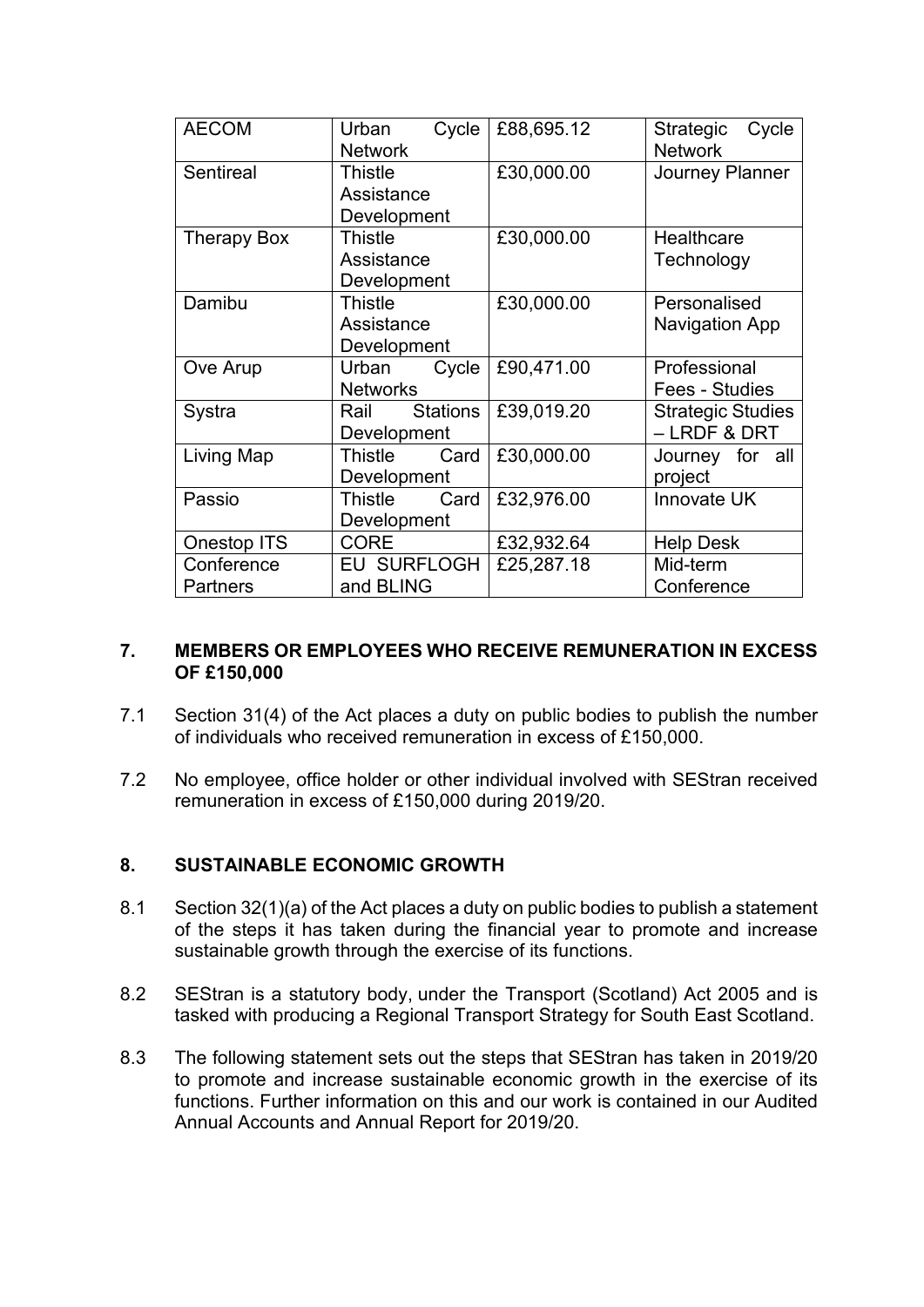- 8.4 In delivering against its published priorities in the revised Regional Transport Strategy, SEStran contributed to the Scottish Government's overall objectives and National Outcomes. During 2019/20 this work contributed to:
	- Reducing the number of commuter journeys by single occupancy vehicles within the South East of Scotland
		- *In the financial year 2019/20, Tripshare SEStran contributed to 950.6 tonnes of CO2 reductions and 4.31 tonnes of NOx reductions.*
	- Minimising the overall need for travel; overall by car.
		- *SEStran's Cycling Officer, continued to support Bikeability Local Authority Coordinators over this year. An annual increase in the number of pupils taking part was seen across the region. A Bikeability volunteer conference was held for the East of Scotland once more, to share best practice and participate in professional development and training to support delivery.*
		- *SEStran's GO e-Bike project continued to promote the use of e-bikes as an alternative to car use. Projects from the previous year continue to perform with staff business journeys at St. Andrews University, and community promotion through West Lothian Bike Library and CLEAR Buckhaven. GO e-Bike is expanded further with new hubs in Innerleithen with Tweeddale Youth Action, and in Granton with Socialbite Village. Continued development will see new sites in East Lothian and Midlothian as part of an onstreet bike share system.*
		- *SEStran's work in the development of cycle networks saw investment in projects ranging from feasibility to concept and detailed design. New projects were commissioned looking at: Ecclesmachan – Threemiletown; Bangour – Bathgate Hills; Dalkeith – Little France Park; Continue work on detailed design looked at; Kirkcaldy – Buckhaven, A955; Cameron Toll – Edinburgh BioQuarter, A7. Town realm placemaking designs were also completed in Alloa.*
	- Maximising public transport provision and achieving public transport integration and intermodality.
		- *In 2019/20 SEStran carried out further publicity for the Thistle Assistance Programme via print media & Online advertising with a view to encouraging wider use of the card for those who would otherwise find it difficult to travel by public transport.*
		- *In December 2019 the Thistle Assistance branding was launched with a new website www.thistleassistance.com*
		- *In 2018 SEStran made a successful application to the Scottish Enterprises CanDo Innovation fund for £150,000 to run Phase One of a project to develop a journey planning and wayfinding mobile solution for People with mobility challenges. A competition was run, and five software developers were commissioned to research and produce proof of concepts for a Thistle Assistance Journey Planner. Each developer was engaged by SEStran with funding of £30,000 to undertake the work, this work was completed in December 2019.*
	- Improving safety for all road and transport users
		- *SEStran's Equality Outcomes 2017 – 2021 were published. For*  example, there can be a fear of crime particularly when travelling *alone on certain modes/routes of transport, particularly in terms of antisocial behaviour or sexual harassment of women on public*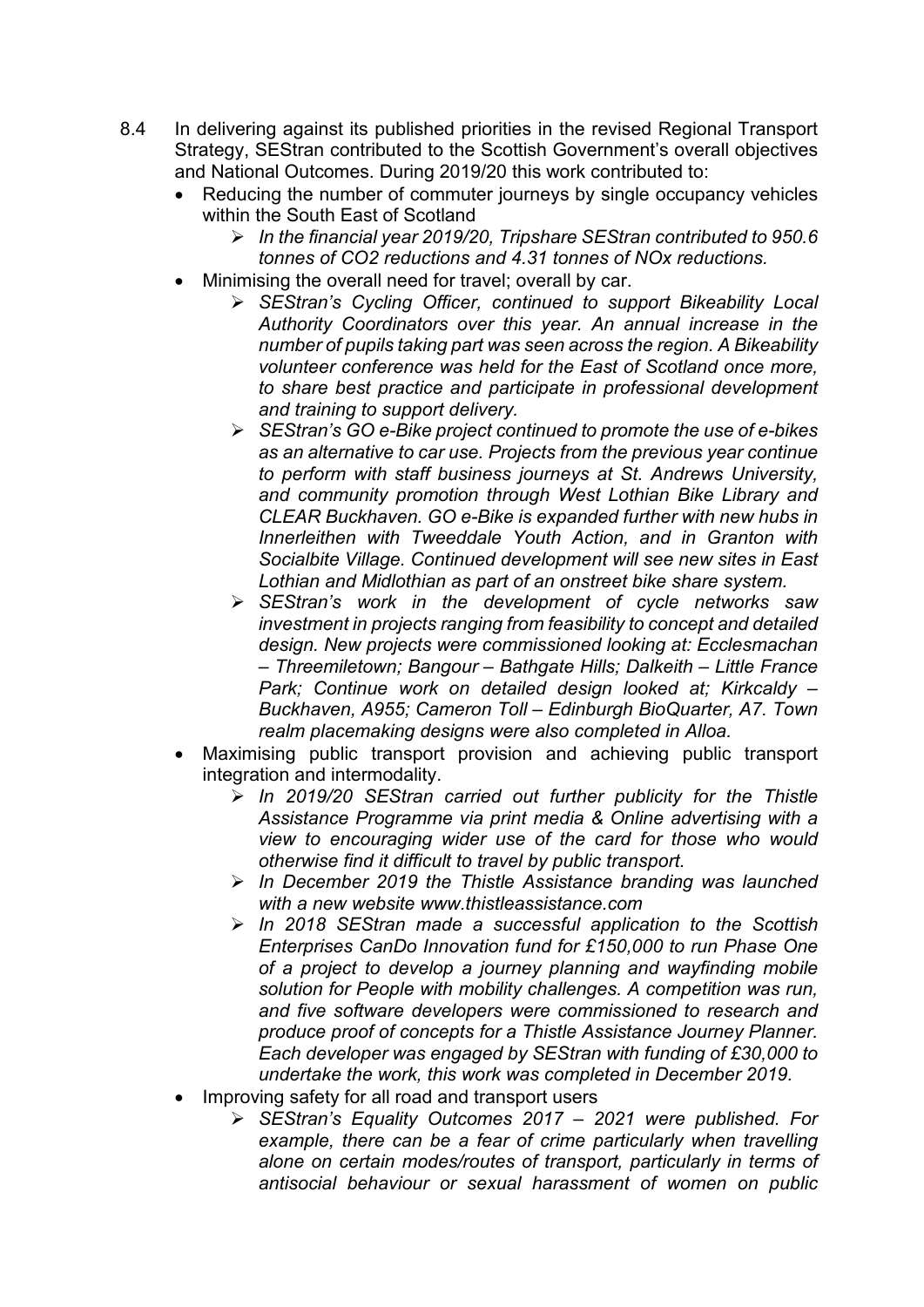*transport and/or hate crime towards other groups. This can affect the frequency of travel for these groups and curtail their mobility so the RTPI system can play a part in increasing confidence, alongside our promotion of the Thistle Assistance Programme.*

- Enhancing community life and social inclusion
	- *SEStran is involved in Transport Scotland's Hate Crime working group to implement a Hate Crime Charter for public transport. Following successful pilots in the SEStran region, the working group is looking to launch the Charter nationally.*
- Enhancing movement of freight, particularly by rail and other off-road modes
	- *SEStran continues to work with Edinburgh Napier University and ZEDIFY Logistics on the EU funded SURFLOGH project which aims to improve the commercial sustainability of last and first mile freight distribution and developing business models for urban freight hubs.*
	- *In 2019/20 the EU funded BLING project progressed with The Design Informatics team at the University of Edinburgh team supported by SEStran is prototyping ways to create Location Based Smart Contracts, the prototype called 'GeoPact' was successfully tested in December 2019. The next stage of the research will be to develop a Smart Contracts interface that can be easily use and adapted in the 'real world'.*
- Enhancing real time passenger information available for bus services in both urban and rural areas
	- *SEStran's RTPI system began in 2010 with the aim to tackle a declining bus patronage and make bus travel more predictable and reliable. In 2019/20 SEStran continued working with the City of Edinburgh Council to move towards a new Content Management System that will improve the public facing regional screen network.*
	- *Another qualitative point about RTPI is the safety aspect for women or elderly or other travellers, in that they know their bus is on the way and feel safer in the knowledge of how long they will wait and maybe making contact with people who are going to pick them up. There is an assurance factor as well re linking journeys and making connections*
	- *In March 2020 SEStran used the LEZ Public Transport Provision fund to provide grant aid for the purchase and reassignment costs of electronic ticket machines (ETMs) for Telford Coaches and Peter Hogg Coaches, further increasing RTPI provision with operators in the region.*

## **9. EFFICIENCY, EFFECTIVENESS AND ECONOMY**

- 9.1 Section 32(1)(a) of the Act requires public bodies to publish a statement of the steps taken to improve efficiency, effectiveness and economy in the exercise of their functions.
- 9.2 The following statement sets out the steps that South-East of Scotland Regional Transport Partnership (SEStran) has taken in 2019/20 to improve its efficiency, effectiveness and economy in the exercise of its functions.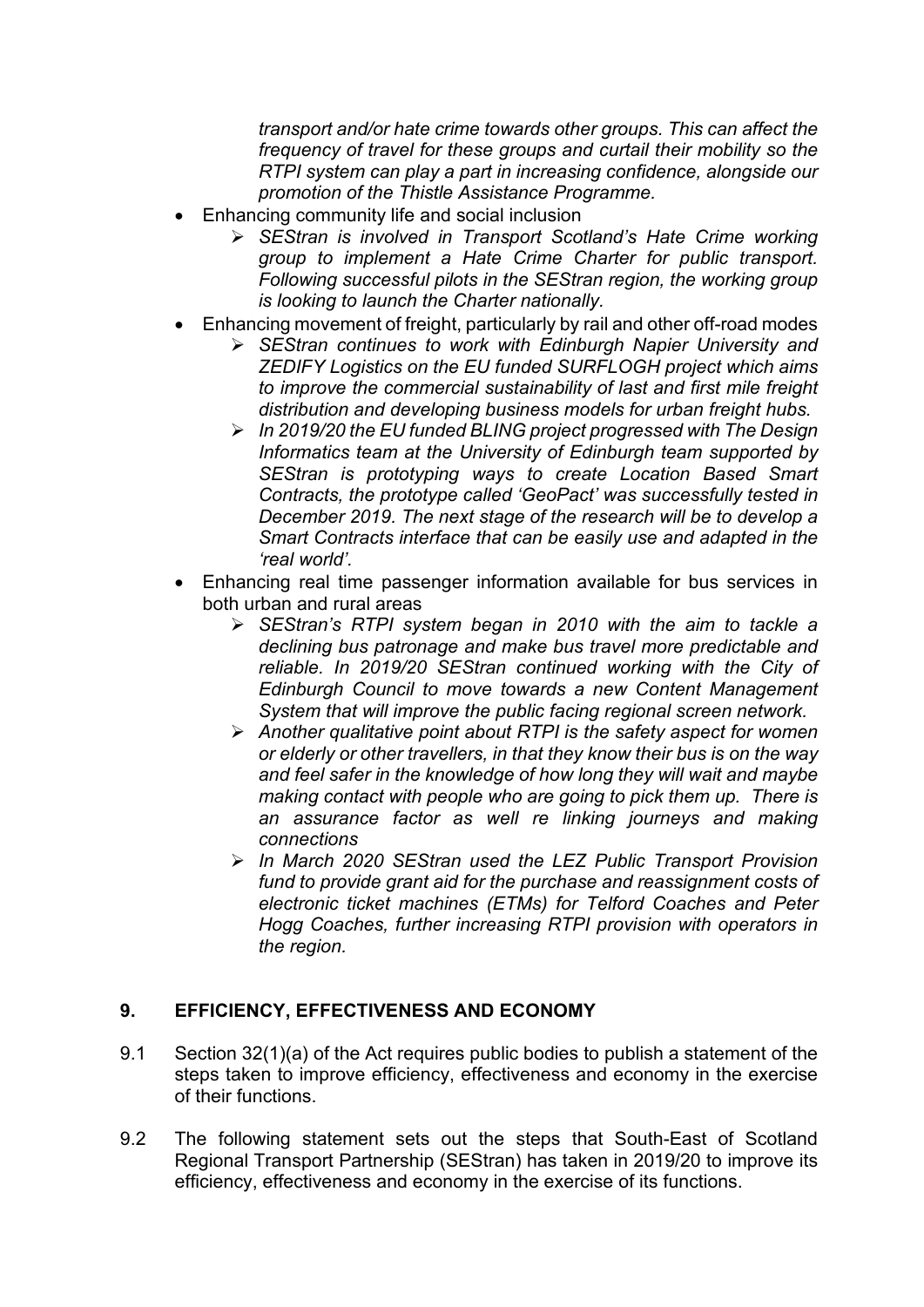- 9.3 Supporting the principles of public sector reform, SEStran is aware of the overall need to ensure the delivery of public services as efficiently and effectively as possible.
- 9.4 In relation to the Scottish Government's National Outcome 16: *Our public services are high quality, continually improving, efficient and responsive to local people's needs*, we are committed to delivering services that are high quality, continually improving, efficient and responsive.
- 9.5 SEStran receives a total of £190,000 from its constituent councils.
- 9.6 In 2019/20 a grant of £250,000 was received from Transport Scotland Active Travel Fund and £200,000 from Sustrans.
- 9.7 In 2019/20 SEStran were involved with several European projects as follows:
	- Bling
	- Share-North
	- Surflogh
	- Regio-Mob
	- PriMaaS
- 9.8 SEStran received £71,545 from the EU in relation to these projects.
- 9.9 In procurement, SEStran have continued to make use of the Public Contracts Scotland (PCS) portal, taking advantage of efficiencies associated with eprocurement. It is intended to continue to use available frameworks and PCS for procurement.
- 9.10 In the current economic climate, and with reduced resources, SEStran will continue to work with all involved in regional transport to ensure effective delivery of strategy, policy and projects that deliver the vision for the transport network of the South East of Scotland.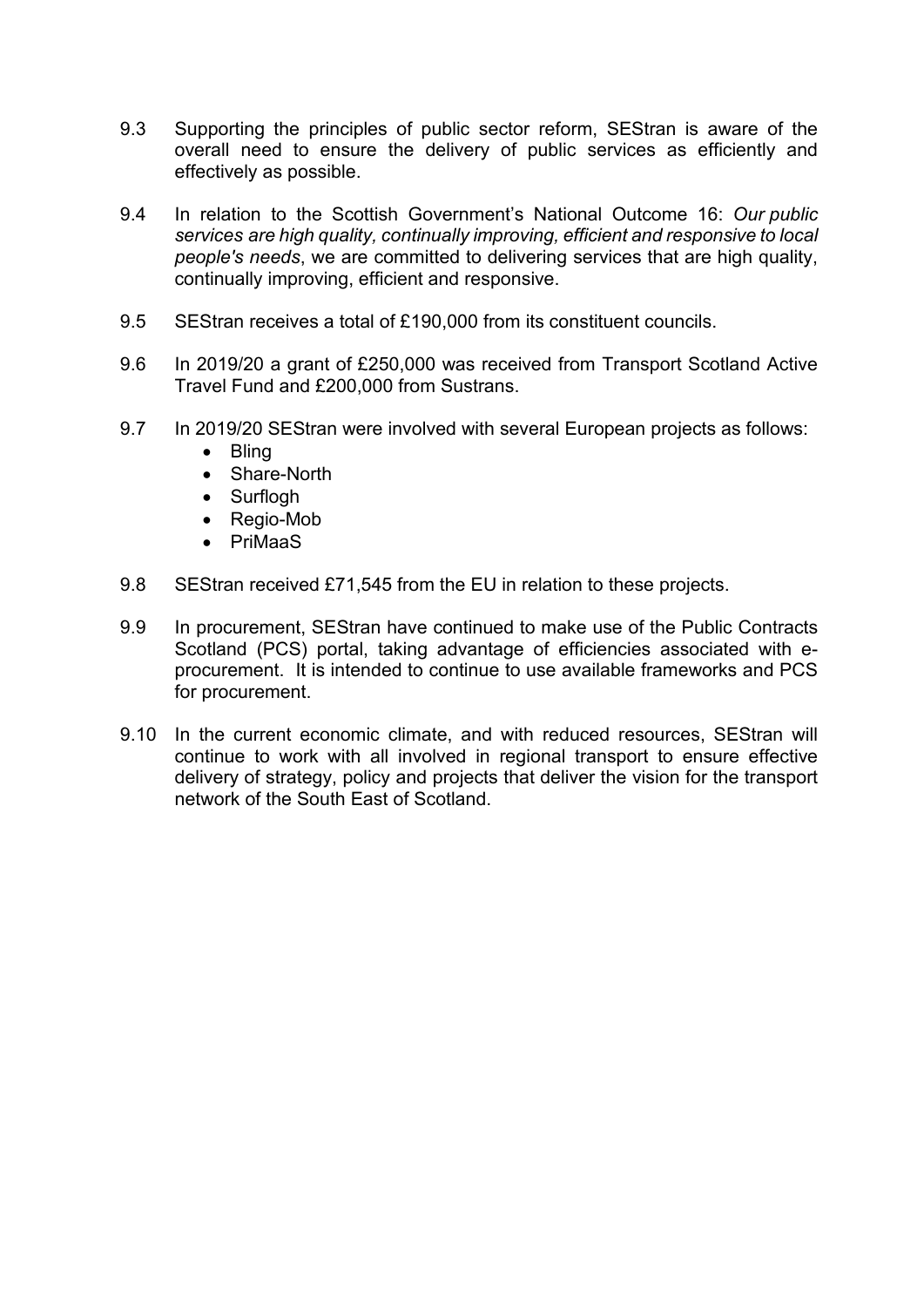#### **1) Public Relations**

| <b>Supplier</b>                    | <b>External costs - invoiced (net)</b> | <b>Internal Staff Costs</b> | <b>Supplier Total</b> | <b>Project</b>                   |
|------------------------------------|----------------------------------------|-----------------------------|-----------------------|----------------------------------|
| <b>Witch Media</b>                 | £900                                   |                             |                       | <b>Advertising</b>               |
| Witch Media                        | £900                                   |                             | £1,800                | <b>Advertising</b>               |
| <b>Hillside Agency</b>             | £500                                   |                             |                       | <b>Thistle Assistance</b>        |
| <b>Hillside Agency</b>             | £250                                   |                             |                       | <b>Thistle Assistance</b>        |
| <b>Hillside Agency</b>             | £2,515                                 |                             |                       | <b>Thistle Assistance</b>        |
| <b>Hillside Agency</b>             | £190                                   |                             |                       | <b>Thistle Assistance</b>        |
| <b>Hillside Agency</b>             | £3.425                                 |                             |                       | <b>Thistle Assistance</b>        |
| <b>Hillside Agency</b>             | £3,909                                 |                             |                       | <b>Thistle Assistance</b>        |
| <b>Hillside Agency</b>             | £1,000                                 |                             |                       | <b>Thistle Assistance</b>        |
| <b>Hillside Agency</b>             | £10,000                                |                             | £21,789               | <b>Thistle Assistance</b>        |
| Stand                              | £920                                   |                             |                       | <b>SEStran Brand Development</b> |
| Stand                              | £685                                   |                             | £1,605                | <b>SEStran Brand Development</b> |
| <b>Crannog Digital</b>             | £2,000                                 |                             |                       | SEStran website design           |
| <b>Crannog Digital</b>             | £800                                   |                             | £2,800                | <b>SEStran website design</b>    |
| <b>Holyrood Communications</b>     | £4,500                                 |                             | £4,500                | <b>Magazine advertising</b>      |
| <b>Distinctive Publishing</b>      | £300                                   |                             | £300                  | <b>Magazine advertising</b>      |
| Tactran                            | £699                                   |                             | £699                  | <b>RTP Chairs</b>                |
| Passio                             | £2,480                                 |                             | £2,480                | <b>Thistle Assistance</b>        |
| Anderson & Vines                   | £667                                   |                             |                       | <b>Banner Campaign</b>           |
| Anderson & Vines                   | £1,999                                 |                             | £2,666                | <b>Banner Campaign</b>           |
| Highland News & Media Ltd          | £2,400                                 |                             | £2.400                | <b>Thistle Assistance</b>        |
| Go Upstream                        | £10,000                                |                             |                       | <b>Disability and Public</b>     |
|                                    |                                        |                             | £10,000               | <b>Transport Workshops</b>       |
| Seven Star Media Ltd               | £700                                   |                             | £700                  | <b>Thistle Assistance</b>        |
| Bauer                              | £3,922                                 |                             |                       | <b>Thistle Assistance</b>        |
| <b>Bauer</b>                       | £339                                   |                             | £4,261                | <b>Thistle Assistance</b>        |
| Chrisdonia                         | £150                                   |                             | £150                  | <b>BLING</b>                     |
| West Lothian Bike Library          | £757                                   |                             | £757                  | GO e-Bike                        |
| <b>Edinburgh Napier University</b> | £33                                    |                             | £33                   | <b>SURFLOGH</b>                  |
| <b>Hillside Outside</b>            | £1,500                                 |                             |                       | <b>Active Travel</b>             |
| <b>Hillside Outside</b>            | £1,000                                 |                             |                       | <b>Active Travel</b>             |
| <b>Hillside Outside</b>            | £12,500                                |                             | £15,000               | <b>Active Travel</b>             |

**Total Net SEStran £71,941**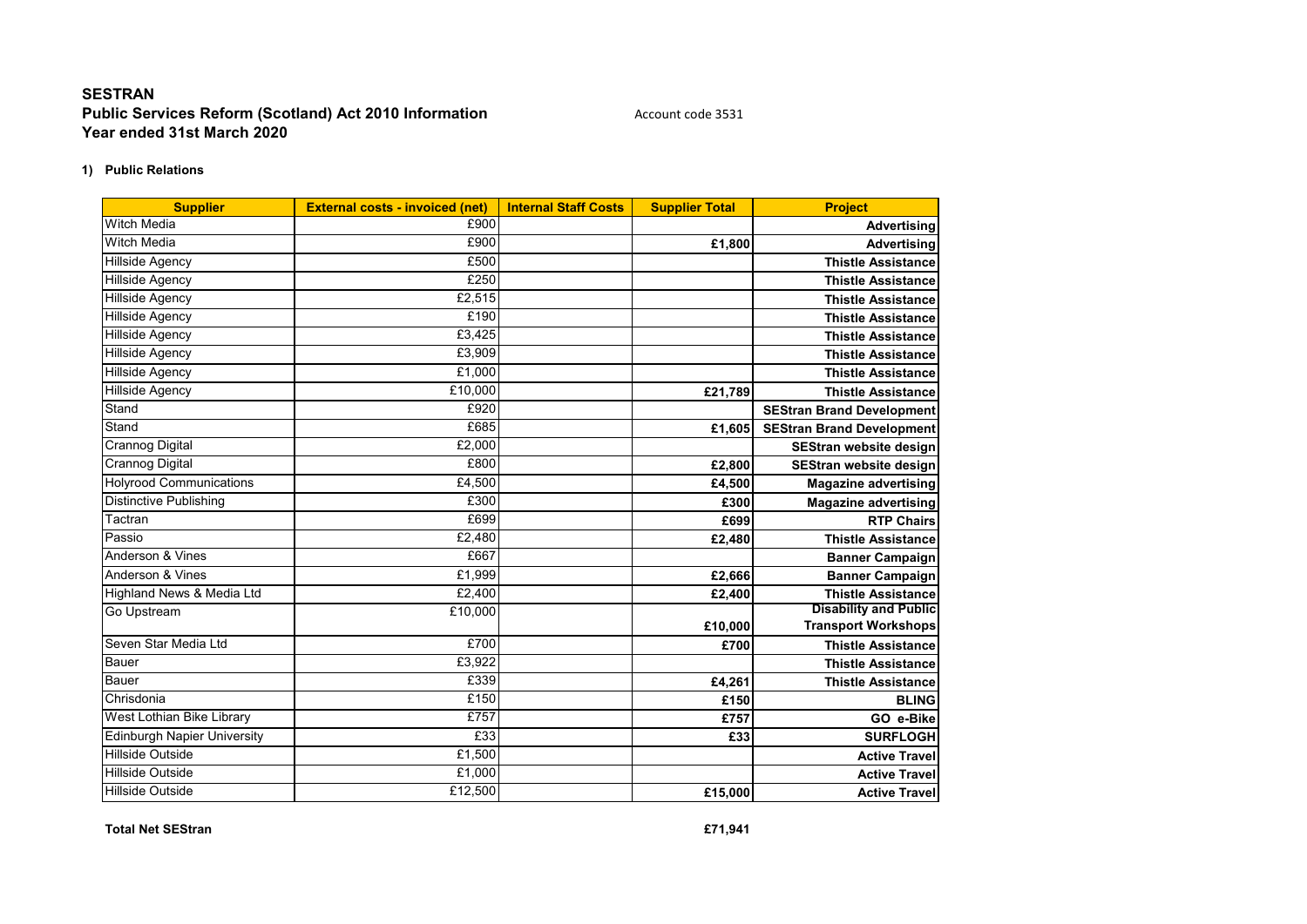**2) Overseas Travel**

| Reason                                                | <b>Origin / Destination</b>                    | <b>Travel Costs</b> | <b>Subsistence</b> | <b>Accommodation</b> | <b>EU Contribution</b> | <b>Cost to SEStran</b> |
|-------------------------------------------------------|------------------------------------------------|---------------------|--------------------|----------------------|------------------------|------------------------|
| Share-North trip to<br>Vinkeyeen 02 07 19 -           | Accommodation                                  |                     |                    |                      |                        |                        |
| 05.07.19                                              | Edinburgh - Amsterdam                          | £223.20             |                    | £170.05              | 50%<br>50%             | £85.03<br>£111.60      |
|                                                       | Accommodation                                  |                     |                    |                      |                        |                        |
| <b>Bling trip to Amsterdam</b>                        |                                                | £7.87               |                    | £130.38              | 50%<br>50%             | £65.19<br>£3.94        |
| 17.04.19 - 18.04.19                                   | Transport<br>Transport                         | £7.87               |                    |                      | 50%                    | £3.94                  |
|                                                       | Accommodation                                  |                     |                    | £3.97                | 50%                    | £1.99                  |
| Share North trip to<br>Amsterdam 02/07/19<br>08/07/19 | Edinburgh - Amsterdam                          | £182.87             |                    |                      | 50%                    | £91.44                 |
| Bling trip to<br>Gothenburg 16/06/19                  | Edinburgh - Gothenburg                         | £439.80             |                    |                      | 50%                    | £219.90                |
| 19/06/19                                              | Edinburgh - Gothenburg                         | £439.80             |                    |                      | 50%                    | £219.90                |
|                                                       | Edinburgh - Amsterdam                          | £440.95             |                    |                      |                        |                        |
|                                                       | Transport                                      | £157.71             |                    |                      | 50%<br>50%             | £220.48<br>£78.86      |
|                                                       | Edinburgh - Amsterdam                          | £100.00             |                    |                      | 50%                    | £50.00                 |
| Surflogh trip to<br>Groningen 13/06/19 -<br>16/06/19  | Transport - Refund                             | $-£125.37$          |                    |                      | 50%                    | £62.69                 |
|                                                       | Edinburgh - Amsterdam - Refund                 | £13.00              |                    |                      | 50%                    | <b>PR 50</b>           |
|                                                       | Transport                                      | £105.72             |                    |                      | 50%                    | £52.86                 |
|                                                       | Accommodation                                  |                     |                    | £649.09              | 50%                    | £324.55                |
|                                                       | Transport                                      | £42.02              |                    |                      | 50%                    | £21.01                 |
|                                                       | Transport                                      | £21.33              |                    |                      | 50%                    | £10.67                 |
| Bling trip to                                         | Transport                                      | £10.33              |                    |                      | 50%                    | £5.17                  |
| Gothenburg 16/06/19<br>19/06/19                       | Transport                                      | £19.18              |                    |                      | 50%                    | £9.59                  |
|                                                       | Accommodation                                  |                     |                    | £1,017.15            | 50%                    | £508.58                |
|                                                       | Transport                                      | £46.11              |                    |                      | 50%                    | £23.06                 |
|                                                       | Accommodation                                  |                     |                    | £378.18              | 85%                    | £56.73                 |
|                                                       | Edinburgh - London Gatwick -                   | £156.52             |                    |                      |                        |                        |
| Primaas Trip to Aveiro<br>12/09/19 - 14-09/19         | Porto<br>Edinburgh - London Gatwick -<br>Porto | £46.42              |                    |                      | 85%<br>85%             | £23.48<br>£6.96        |
|                                                       | Porto - Edinburgh                              | £157.27             |                    |                      | 85%                    | £23.59                 |
|                                                       | Edinburgh - London Gatwick -<br>Porto          | £49.10              |                    |                      | 85%                    | £7.37                  |
|                                                       | Thesaloniki - Munchen - Edinburgh              | £522.08             |                    |                      |                        |                        |
|                                                       | Edinburgh - Amsterdam -                        | £208.46             |                    |                      | 85%                    | £78.31                 |
|                                                       | Thesaloniki<br>Edinburgh - Amsterdam -         | £208.46             |                    |                      | 85%                    | £31.27                 |
| Regio - Mob trip to<br>Kozani 20/10/19 -              | Thesaloniki<br>Edinburgh - Amsterdam -         | £208.46             |                    |                      | 85%                    | £31.27                 |
| 24/10/19                                              | Thesaloniki<br>Edinburgh - Amsterdam -         |                     |                    |                      | 85%                    | £31.27                 |
|                                                       | Thesaloniki                                    | £208.46             |                    |                      | 85%                    | £31.27                 |
|                                                       | Accommodation                                  |                     |                    | £209.15              | 85%                    | £31.37                 |
|                                                       | Accommodation<br>Transport - Extra Luggage     | £22.85              |                    | £1,042.69            | 85%<br>85%             | £156.40<br>£3.43       |
|                                                       | Accommodation                                  |                     |                    |                      |                        |                        |
| Bling trip to Oldenburg                               | Edinburgh - Bremen                             | £368.34             |                    | £356.39              | 50%<br>50%             | £178.20<br>£184.17     |
| 04/11/19 - 06/11/19                                   | Bremen - Edinburgh                             | £368.34             |                    |                      | 50%                    | £184.17                |
|                                                       | Edinburgh - Brussels                           | £232.88             |                    |                      | 50%                    | £116.44                |
| Share North trip to                                   | Accommodation                                  |                     |                    | £262.27              | 50%                    | £131.14                |
| Gent 18/11/19 -                                       | Accommodation                                  |                     |                    | £238.85              | 50%                    | £119.43                |
| 21/11/19                                              | Edinburgh - Brussels                           | £212.28             |                    |                      | 50%                    | £106.14                |
|                                                       | Transport                                      | £64.85              |                    |                      |                        |                        |
| Regio - Mob trip to                                   | Transport                                      | £148.78             |                    |                      | 50%                    | £32.43                 |
| Kozani 20/10/19 -                                     | Transport                                      | £55.41              |                    |                      | 85%                    | F22.32                 |
| 24/10/19                                              |                                                | £317.92             |                    |                      | 85%                    | £8.31                  |
|                                                       | Helsinki - Edinburgh<br>Helsinki - Edinburgh   | £103.10             |                    |                      | 85%<br>85%             | £47.69<br>£15.47       |
|                                                       | Edinburgh - Helsinki                           | £366.58             |                    |                      | 85%                    | £54.99                 |
| Primaas Trip to                                       | Edinburgh - Helsinki                           | £366.58             |                    |                      | 85%                    | £54.99                 |
| Tampere 27/01/20 -<br>30/01/20                        | Accommodation                                  |                     |                    | £380.99              | 85%                    | £57.15                 |
|                                                       | Accommodation                                  |                     |                    | £380.99              | 85%                    | £57.15                 |
|                                                       | Edinburgh - Helsinki                           | £394.48<br>£65.20   |                    |                      | 85%                    | £59.17                 |
|                                                       | Helsinki - Edinburgh                           |                     |                    |                      | 85%                    | £9.78                  |

**Total Net SEStran £3,990.33**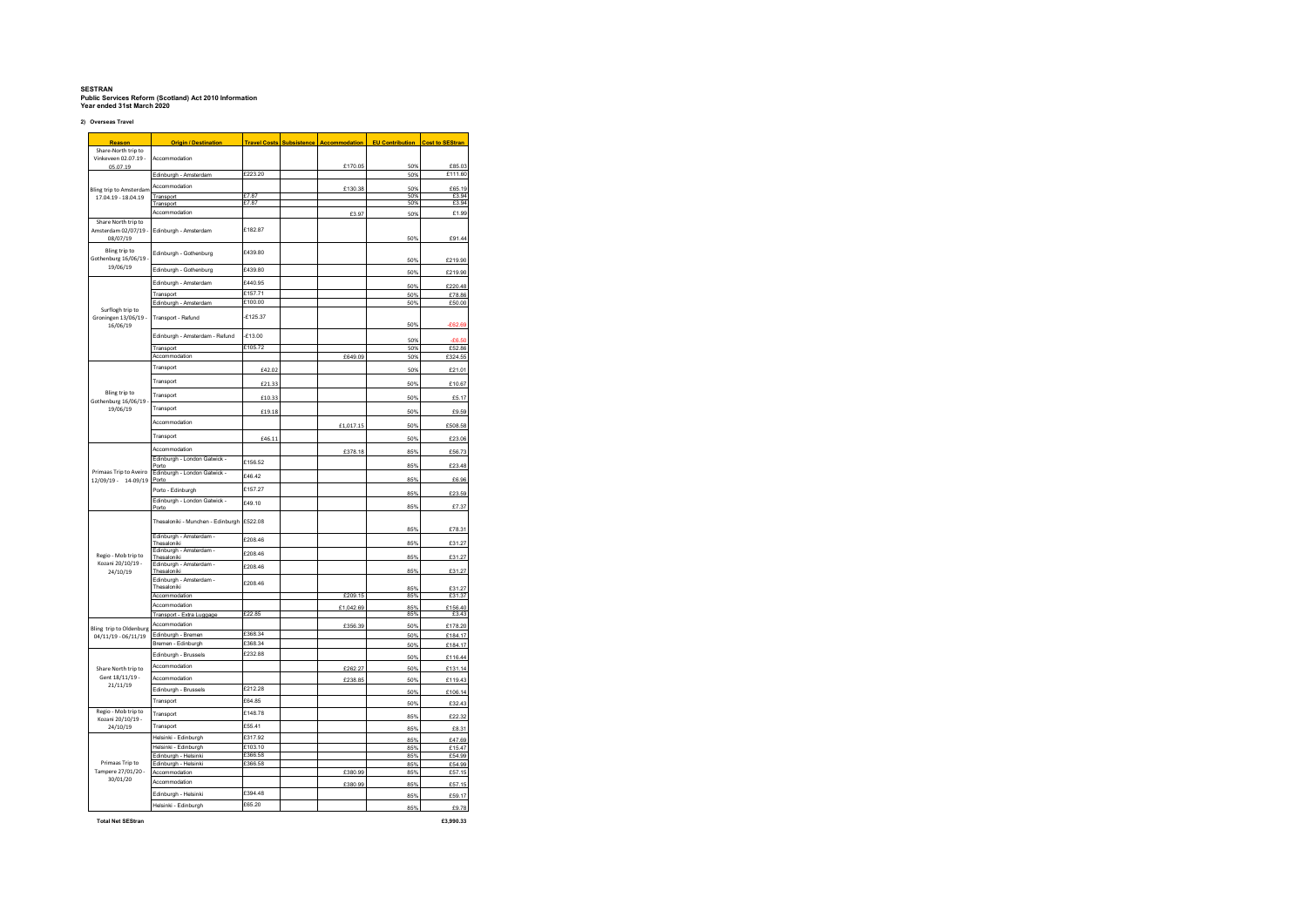### **3) Hospitality & Entertainment**

| <b>Supplier</b> | <b>Project / Service</b> | Net Amount | <b>Comments</b> | <b>EU Contribution</b> | <b>Cost to SEStran</b> |
|-----------------|--------------------------|------------|-----------------|------------------------|------------------------|
|                 |                          |            |                 |                        |                        |
|                 |                          |            |                 |                        |                        |

**Total Net SEStran £0.00**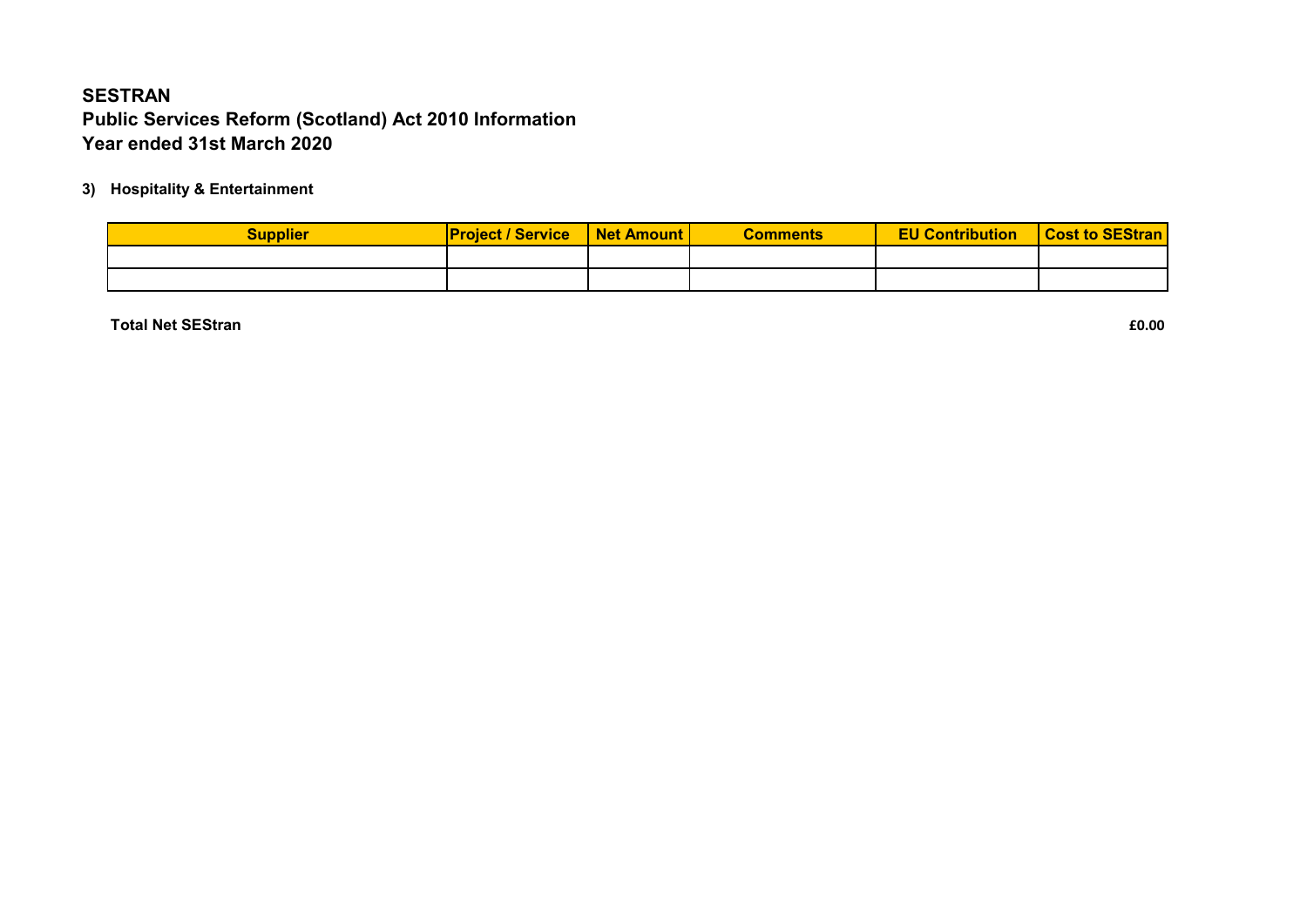#### **4) External Consultancy**

| <b>Supplier</b>           | <b>Project / Service</b>         | <b>Net Amount</b> | <b>Comments</b>                                             |
|---------------------------|----------------------------------|-------------------|-------------------------------------------------------------|
| Trivector                 | R17 SUSTAINABLE TRAVEL AWARENESS |                   | 592.89 Consulting Service TRavelVU)                         |
| Trivector                 | R17 SUSTAINABLE TRAVEL AWARENESS |                   | 11,250.00 Consulting Service TRavelVU)                      |
| Trivector                 | R17 SUSTAINABLE TRAVEL AWARENESS |                   | 2,659.28 Consulting Service TRavelVU)                       |
| Trivector                 | R17 SUSTAINABLE TRAVEL AWARENESS |                   | 5,100.00 Consulting Service TRavelVU)                       |
| <b>WYG</b>                | R17 SUSTAINABLE TRAVEL AWARENESS | 5,406.35          | Display Screen Support                                      |
| WYG                       | R17 SUSTAINABLE TRAVEL AWARENESS | 4,403.00          | Display Screen Support                                      |
| <b>WYG</b>                | R17 SUSTAINABLE TRAVEL AWARENESS |                   | 4,647.04 Display Screen Support                             |
| Not for Profit Planning   | RESEARCH - DEVELOPMENT           | 600.00            | <b>DRT</b> Brief                                            |
| <b>AECOM</b>              | URBAN CYCLE NETWORKS             |                   | 19,072.08 Progress (February, March) of project             |
| <b>AECOM</b>              | URBAN CYCLE NETWORKS             | 15,645.28         | Progress (April) of project                                 |
| <b>AECOM</b>              | URBAN CYCLE NETWORKS             | 5,433.47          | Active Travel Link Kirkcaldy - Buckhaven                    |
| <b>AECOM</b>              | <b>ACTIVE TRAVEL FUND</b>        |                   | 12,504.77 Active Travel Link Kirkcaldy - Buckhaven          |
| <b>AECOM</b>              | <b>ACTIVE TRAVEL FUND</b>        | 10,707.39         | Active Travel Link Kirkcaldy - Buckhaven                    |
| <b>AECOM</b>              | <b>ACTIVE TRAVEL FUND</b>        | 10,549.61         | Active Travel Link Kirkcaldy - Buckhaven                    |
| Sentireal                 | THISTLE ASSISTANCE DEVELOPMENT   | 8,333.33          | Thistle Assistance Journey Planner                          |
| Sentireal                 | THISTLE ASSISTANCE DEVELOPMENT   |                   | 8,333.33 Thistle Assistance Journey Planner                 |
| Sentireal                 | THISTLE ASSISTANCE DEVELOPMENT   |                   | 8,333.33 Thistle Assistance Journey Planner                 |
| Therapy Box               | THISTLE ASSISTANCE DEVELOPMENT   | 8,333.33          | Development; Milestone 1                                    |
| Therapy Box               | THISTLE ASSISTANCE DEVELOPMENT   |                   | 8,333.33 Development; Milestone 2                           |
| Therapy Box               | THISTLE ASSISTANCE DEVELOPMENT   |                   | 8,333.33 Development; Milestone 3                           |
| Damibu                    | THISTLE ASSISTANCE DEVELOPMENT   | 8,333.33          | SBRI - Personalised Navigation App                          |
| Damibu                    | THISTLE ASSISTANCE DEVELOPMENT   | 8,333.33          | SBRI - Personalised Navigation App                          |
| Damibu                    | THISTLE ASSISTANCE DEVELOPMENT   | 8,333.33          | SBRI - Personalised Navigation App                          |
| Ove Arup                  | URBAN CYCLE NETWORKS             |                   | 10,000.00 Feasibility study                                 |
| Ove Arup                  | URBAN CYCLE NETWORKS             |                   | 14,467.50 Feasibility study                                 |
| Ove Arup                  | URBAN CYCLE NETWORKS             |                   | 16,975.00 SEStran Strategic Network                         |
| Ove Arup                  | URBAN CYCLE NETWORKS             |                   | 16,975.00 SEStran Strategic Network                         |
| Ove Arup                  | URBAN CYCLE NETWORKS             |                   | 16,975.00 SEStran Strategic Network                         |
| <b>SYSTRA</b>             | RAIL STATIONS DEVELOPMENT        |                   | 7,923.00 Newburgh Station Inception / Task 1                |
| <b>SYSTRA</b>             | RAIL STATIONS DEVELOPMENT        |                   | 6.993.00 Newburgh Station Draft Case Revision               |
| <b>SYSTRA</b>             | RAIL STATIONS DEVELOPMENT        | 17,600.00         | <b>SEStran Demand Responsive Transport</b>                  |
| Living Map                | THISTLE ASSISTANCE DEVELOPMENT   |                   | 8,333.33 Independent Journeys for All                       |
| Living Map                | THISTLE ASSISTANCE DEVELOPMENT   |                   | 8,333.33 Independent Journeys for All                       |
| Living Map                | THISTLE ASSISTANCE DEVELOPMENT   |                   | 8,333.33 Independent Journeys for All                       |
| Passio                    | THISTLE ASSISTANCE DEVELOPMENT   | 8,333.33          | Assistance Innovate                                         |
| Passio                    | THISTLE ASSISTANCE DEVELOPMENT   | 8,333.33          | Assistance Innovate                                         |
| Passio                    | THISTLE ASSISTANCE DEVELOPMENT   |                   | 8,333.33 Assistance Innovate                                |
| Bewegen Technologies Inc  | GO e-BIKE                        |                   | 8,355.64 Bicycles, Docks, Planning, Installation, Shipping  |
| Bewegen Technologies Inc  | GO e-BIKE                        |                   | 8,355.64 Bicycles, Docks, Planning, Installation, Shipping  |
| Bewegen Technologies Inc  | GO e-BIKE                        |                   | 8,355.64 Bicycles, Docks, Planning, Installation, Shipping  |
| Bewegen Technologies Inc  | GO e-BIKE                        |                   | 76,039.05 Bicycles, Docks, Planning, Installation, Shipping |
| Bewegen Technologies Inc  | R17 SUSTAINABLE TRAVEL AWARENESS |                   | 29,093.56 Bicycles, Docks, Planning, Installation, Shipping |
| Steer Davies & Gleave Ltd | LEZ SUPPORT FUNDS                |                   | 11,568.00 Professional Services                             |
|                           |                                  |                   |                                                             |

**Total Net SEStran £483,247.14**